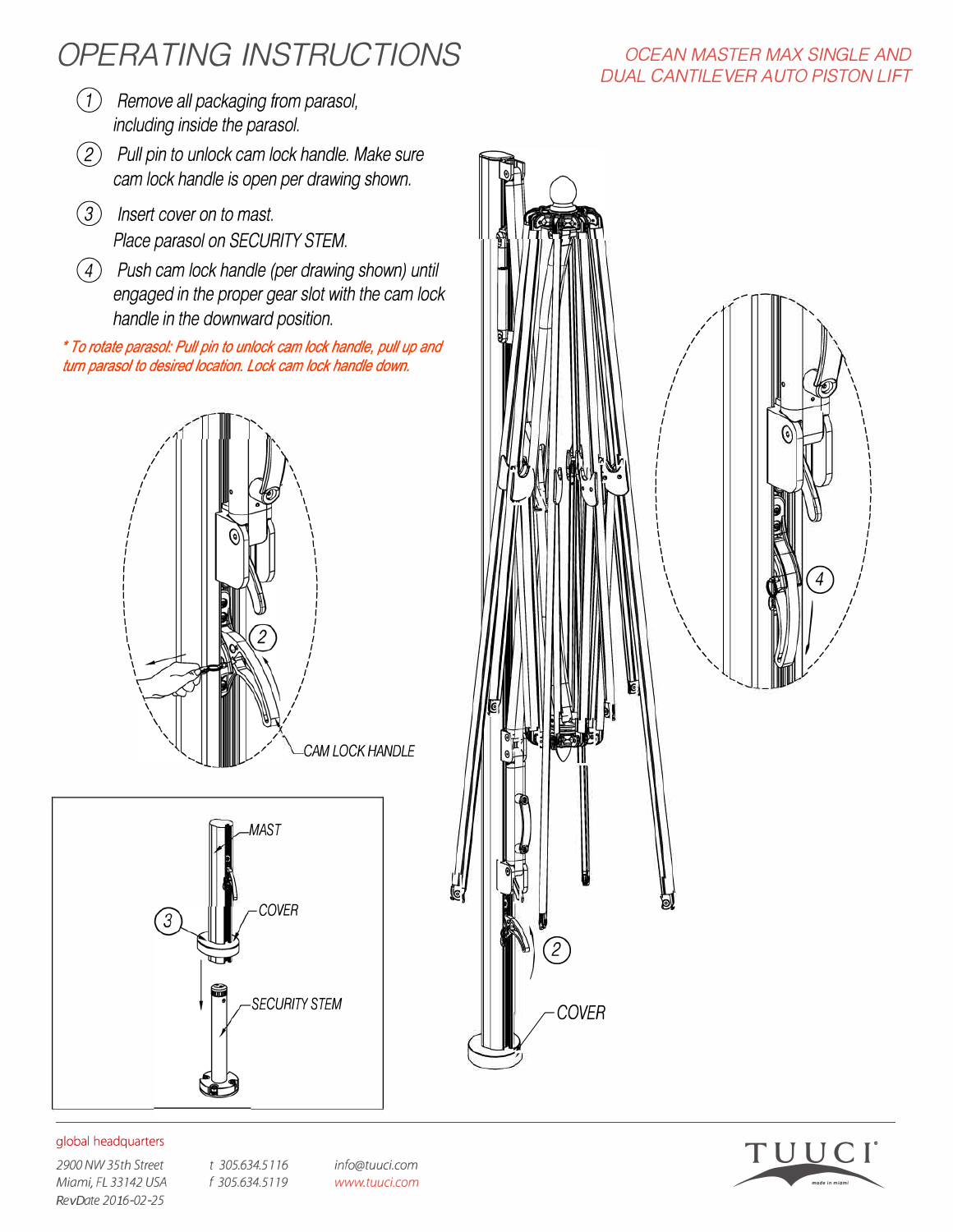# *OPERA TING INSTRUCTIONS*

- @ *Gently separate EACH RIB INDIVIDUALLY from center hub, approx. 24-36'160-90Cm. If rib does not move easily, DO NOT force.*
- @ *Push up Handle to Stopper until the cart*

## *OCEAN MASTER MAX SINGLE AND DUAL CANTILEVER AUTO PISTON LIFT*



#### global headquarters

*2900 NW 35th Street t 305.634.5* 7 7 6 *Miami, FL 33142 USA* f 305.634.5119 *RevDate 2016-02-25*

*info@tuuci.com www.tuuci.com*